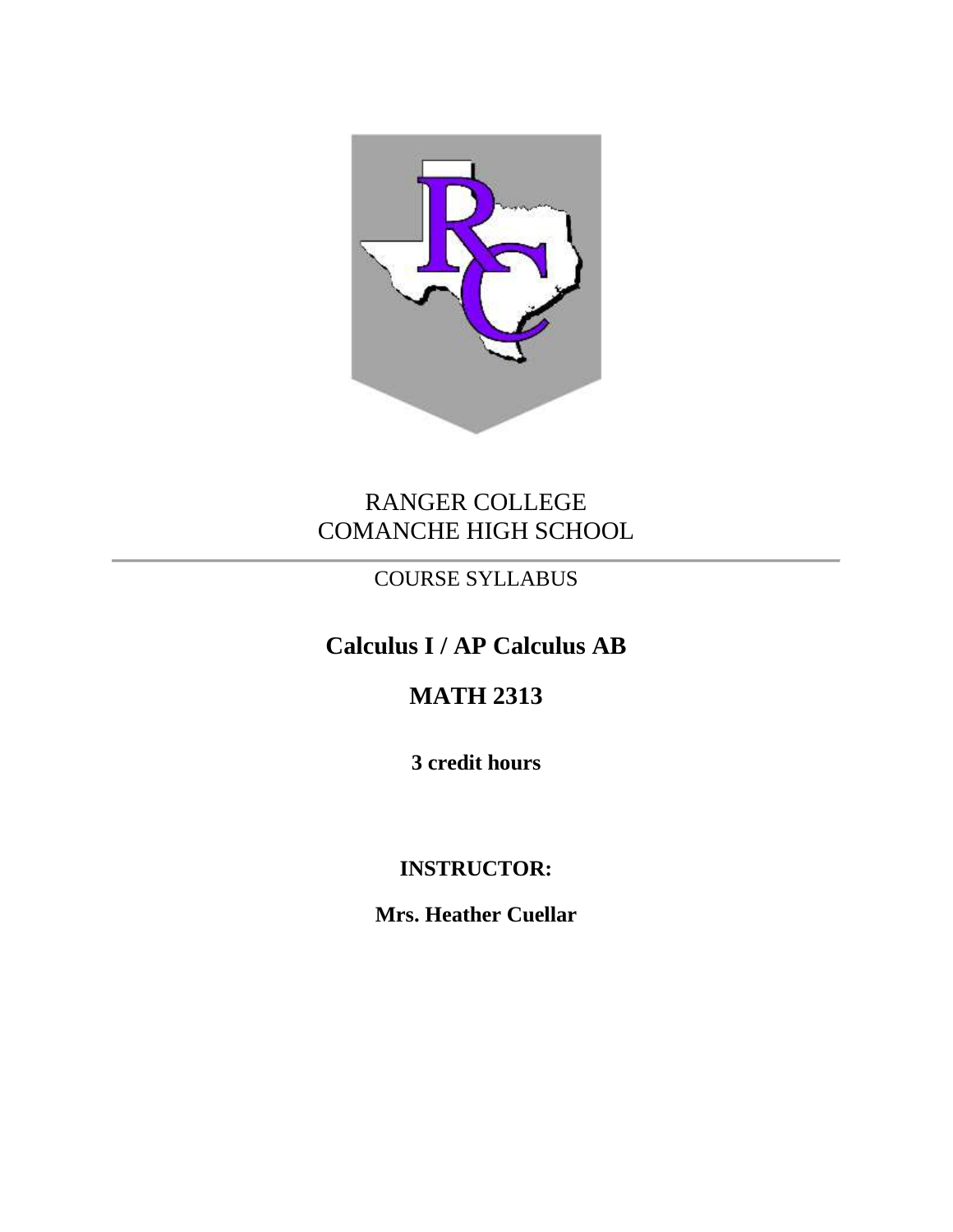#### MATH 2313

|                | <b>INSTRUCTOR:</b> Mrs. Heather Cuellar                |
|----------------|--------------------------------------------------------|
| <b>EMAIL:</b>  | hcuellar@comancheisd.net or hcuellar@rangercollege.edu |
| <b>OFFICE:</b> | CHS room 303                                           |
| <b>PHONE:</b>  | 325-356-2581, ext. 2173                                |
| <b>HOURS:</b>  | afterschool on Wednesdays, or by appointment           |

#### **1. Texas Core Curriculum Statement of Purpose**

Students will gain a foundation of knowledge of human cultures and the physical and natural world, develop principles of personal and social responsibility for living in a diverse world, and advance intellectual and practical skills that are essential for all learning.

#### **2. Course Description**

Functions, limits, continuity, differentiation, integration, applications, and topics in analytic geometry. Use of computer technology and lab assignments will be required in this course.

#### **3. Required Background and Prerequisites** MATH 1314 and MATH 1316.

#### **4. Required Textbook and Course Material**

James Stewart, Calculus, 8<sup>th</sup> Edition, Cengage Learning, ISBN 13: 978-1-285-74062-1 Graphing calculator (TI – 84+CE ) strongly recommended

#### **5. Course Purpose**

This course focuses on quantitative literacy in logic, patterns, and relationships. The course involves the understanding of key mathe matical concepts and the application of appropriate quantitative tools to everyday experiences.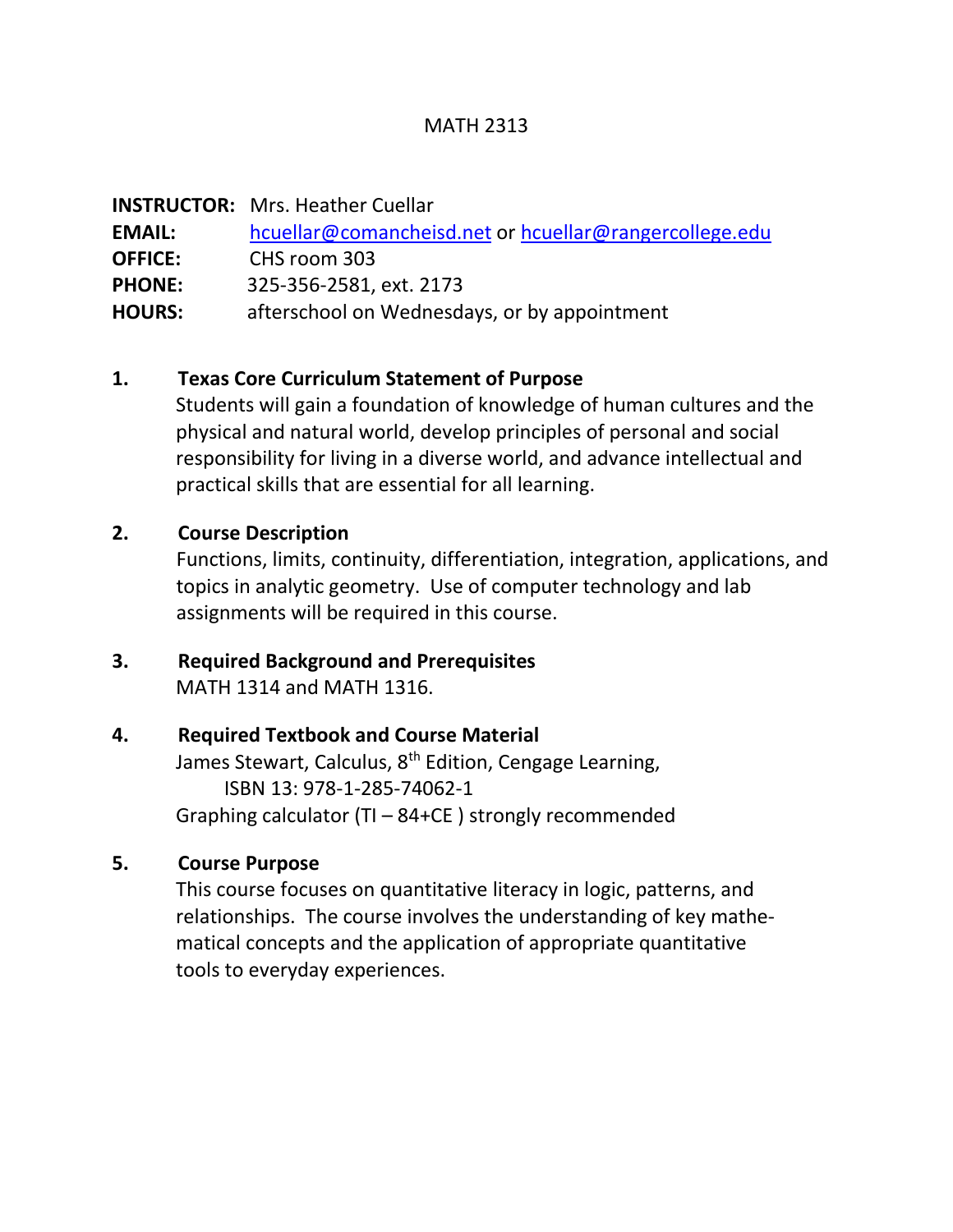#### MATH 2313

#### **6. Learning Outcomes**

Upon successful completion of this course the student will:

- 1) Develop solutions for tangent and area problems using the concepts of limits, derivatives, and integrals.
- 2) Draw graphs of algebraic and transcendental functions considering limits, continuity, and differentiability at a point.
- 3) Use differentiation rules to differentiate algebraic and transcendental functions.
- 4) Determine whether a function is continuous and/or differentiable at a point using limits.
- 5) Identify appropriate calculus concepts and techniques to provide mathematical models of real-world situations and determine solutions to applied problems.
- 6) Evaluate definite integrals using the Fundamental Theorem of Calculus.
- 7) Articulate the relationship between derivatives and integrals using the Fundamental Theorem of Calculus.

### **7. Core Objectives**

This course directly meets the following of the six Core Objectives:

- **Critical Thinking Skills (CT) –** Creative thinking, innovation, inquiry, and analysis, evaluation, and synthesis of information.
- ⊗ **Communication Skills (COM) –** Effective development, inter pretation, and expression of ideas through written, oral, and visual communication.
- **Empirical and Quantitative Skills (EQS) –** The manipulation and analysis of numerical data or observable facts resulting in informed conclusions.
- **Teamwork (TW) –** The ability to consider different points of view and to work effectively with others to support a shared purpose or goal.
- **Social Responsibility (SR) –** Intercultural competence, know ledge of civic responsibility, and the ability to engage effectively in regional, national, and global communities.
- ⊗ **Personal Responsibility (PR) –** The ability to connect choices, actions, and consequences to ethical decision-making.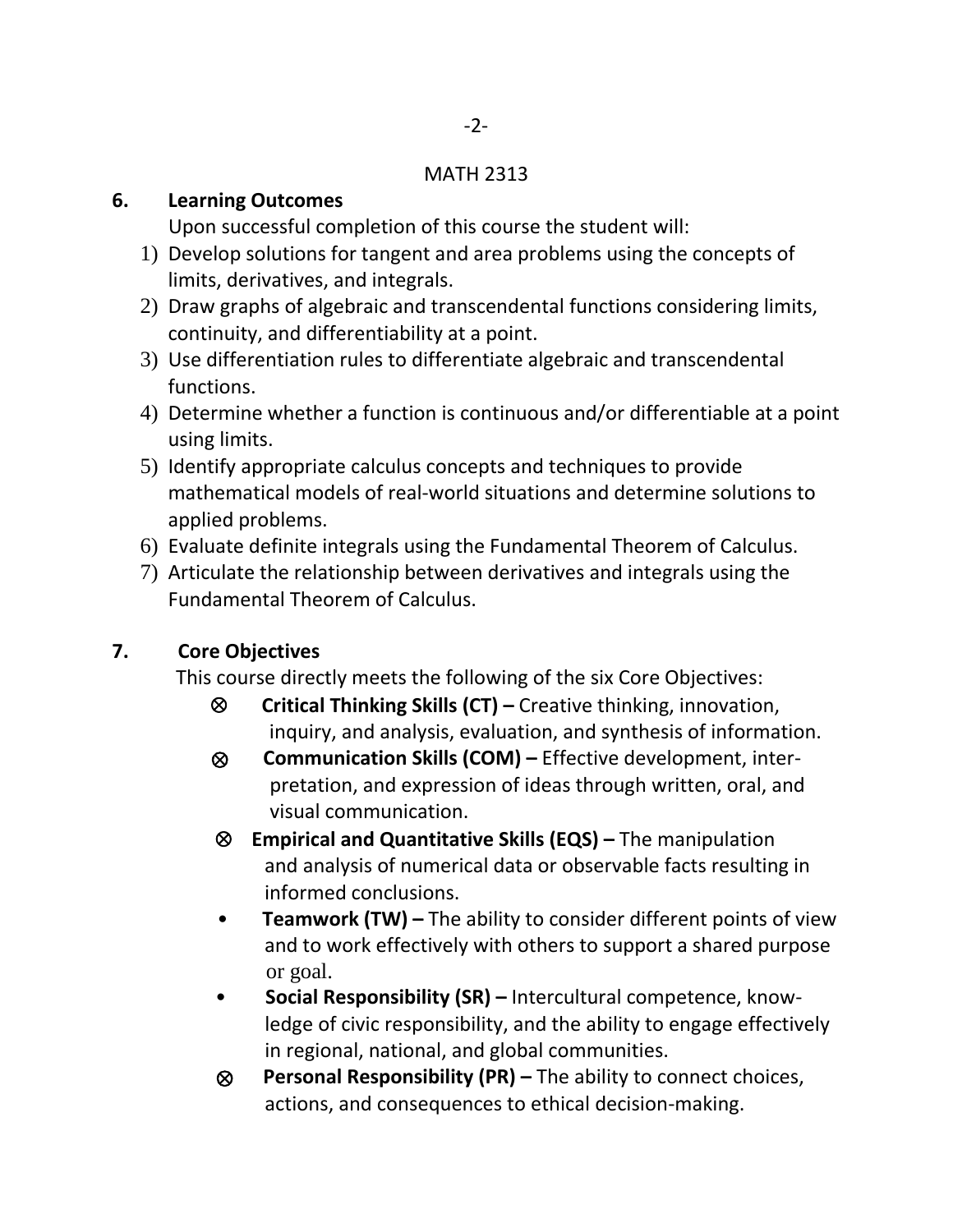#### -3- MATH 1316

### **8. Methods of Instruction**

This course will employ informal lecture/demonstration/discussion and occasional student group work.

## **9. Methods of Assessment for each six-weeks grading period**

There will be roughly 6 major exams (per semester) and a final exam. You will also be required to take the AP test at the end of the year.

Students missing lectures are responsible for getting notes from classmates. Make-up exams will only be given at the instructor's discretion, and only if you make arrangements **before** the test date, otherwise you will receive a zero. **Students are strongly urged to not miss exams.**

The six-weeks grade will be computed as follows:

| <b>HOMEWORK</b> | 20% |
|-----------------|-----|
| <b>TESTS</b>    | 50% |
| QUIZZES         | 30% |

The final college grade will be calculated with each six-weeks grade counting 12.5%, and the final exam counting 25%. Ten points will be given for eligibility and the course will be weighted for GPA purposes on your HIGH SCHOOL GRADE ONLY. The 10 additional points will not appear on your report card, and will NOT contribute towards credit in the course or to the college grade.

Letter grades will be assigned as follows:

 $90-100 = A$ ,  $80-89 = B$ ,  $70-79 = C$ ,  $60-69 = D$ , below  $60 = F$ 

## **10. Classroom Policies/procedures**

- Regular and punctual attendance in all classes is considered essential for optimum academic success.
- Students are expected to be seated by the beginning of the class.
- If a student has the equivalence of three weeks of unofficial absences the student may be dropped from the class with a grade of F (Ranger College General Catalog).
- Excessive tardiness (6) may be considered as an absence.
- It is the responsibility of the student to inform the instructor of an excused absence. An absence may be excused by the Dean for participation in an authorized college activity or for a valid medical reason.